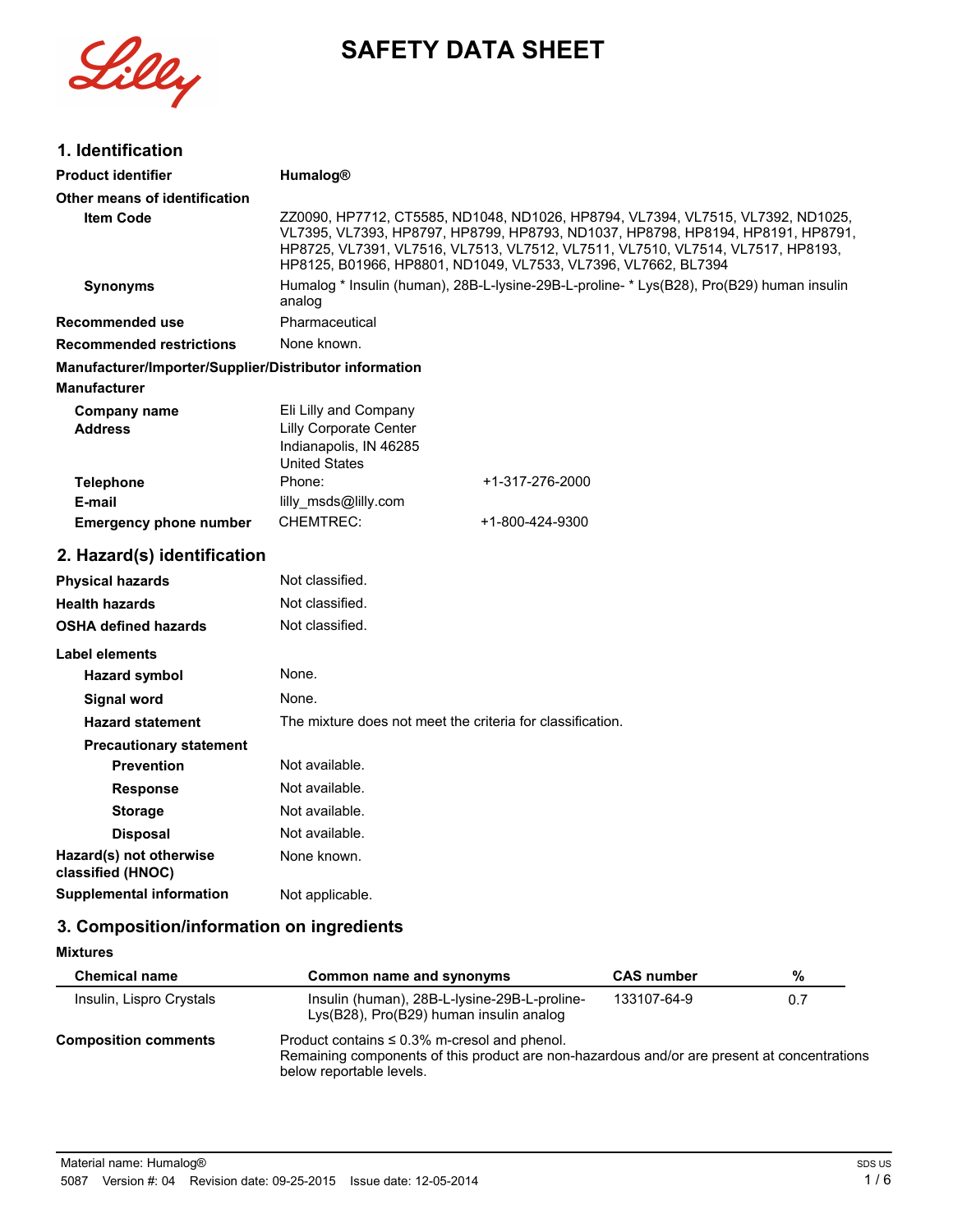#### **4. First-aid measures**

| <b>Inhalation</b>                                               | Remove to fresh air. If breathing stops, provide artificial respiration. Get medical attention<br>immediately.                                    |
|-----------------------------------------------------------------|---------------------------------------------------------------------------------------------------------------------------------------------------|
| <b>Skin contact</b>                                             | Wash off with soap and water. Get medical attention if irritation develops and persists. Take off<br>contaminated clothing and wash before reuse. |
| Eye contact                                                     | Immediately flush eye(s) with plenty of water. Get medical attention.                                                                             |
| Ingestion                                                       | Consult a physician.                                                                                                                              |
| <b>Most important</b><br>symptoms/effects, acute and<br>delayed | None known.                                                                                                                                       |

## **5. Fire-fighting measures**

| Suitable extinguishing media                                     | Use extinguishing media appropriate for surrounding fire. |
|------------------------------------------------------------------|-----------------------------------------------------------|
| Unsuitable extinguishing<br>media                                | None known.                                               |
| Specific hazards arising from<br>the chemical                    | None known.                                               |
| Special protective equipment<br>and precautions for firefighters | Wear suitable protective equipment.                       |
| <b>General fire hazards</b>                                      | This product is an aqueous mixture which will not burn.   |

#### **6. Accidental release measures**

| <b>Personal precautions,</b><br>protective equipment and<br>emergency procedures                    | Avoid inhalation of mists or aerosols.                                                                                                                                                          |
|-----------------------------------------------------------------------------------------------------|-------------------------------------------------------------------------------------------------------------------------------------------------------------------------------------------------|
| <b>Methods and materials for</b><br>containment and cleaning up<br><b>Environmental precautions</b> | Prevent runoff from entering drains, sewers, or streams. Use absorbent/adsorbent material to<br>solidify liquids. Clean up promptly by sweeping or vacuum.<br>Avoid release to the environment. |
|                                                                                                     |                                                                                                                                                                                                 |

### **7. Handling and storage**

Avoid contact with eyes, skin, and clothing. Wash hands thoroughly after handling. See Section 8 of the SDS for Personal Protective Equipment. **Precautions for safe handling Conditions for safe storage,** Keep refrigerated.

**including any incompatibilities**

#### **8. Exposure controls/personal protection**

#### **Occupational exposure limits Lilly (LEG)**

| LIIIY (LEG)<br><b>Components</b>              | <b>Type</b>                                                                                                                                                                             | Value               | Form       |
|-----------------------------------------------|-----------------------------------------------------------------------------------------------------------------------------------------------------------------------------------------|---------------------|------------|
| Insulin, Lispro Crystals<br>(CAS 133107-64-9) | STEG (15min)                                                                                                                                                                            | 600 ug/m3           | Respirable |
|                                               | TWA (12hrs)                                                                                                                                                                             | $120 \text{ u}g/m3$ | Respirable |
| <b>Biological limit values</b>                | No biological exposure limits noted for the ingredient(s).                                                                                                                              |                     |            |
| Appropriate engineering<br>controls           | Open handling is not recommended. Use appropriate control measures such as fume hood,<br>ventilated enclosure, local exhaust ventilation, or down-draft booth.                          |                     |            |
|                                               | Individual protection measures, such as personal protective equipment                                                                                                                   |                     |            |
| Eye/face protection                           | Safety glasses with side shields recommended. If splash potential or dusty operations, wear<br>goggles/faceshield.                                                                      |                     |            |
| <b>Skin protection</b>                        |                                                                                                                                                                                         |                     |            |
| <b>Hand protection</b>                        | Chemical resistant gloves.                                                                                                                                                              |                     |            |
| Other                                         | Chemical-resistant gloves and impermeable body covering to minimize skin contact.                                                                                                       |                     |            |
| <b>Respiratory protection</b>                 | If the applicable occupational exposure level (OEL) is anticipated to be exceeded, wear an<br>approved respirator with sufficient protection factor to control exposure below the OEL.  |                     |            |
| <b>Thermal hazards</b>                        | Not available.                                                                                                                                                                          |                     |            |
| <b>General hygiene</b><br>considerations      | Engineering controls should be used as the primary means to control workplace exposures.<br>Follow good workplace hygiene practices such as washing hands after handling this material. |                     |            |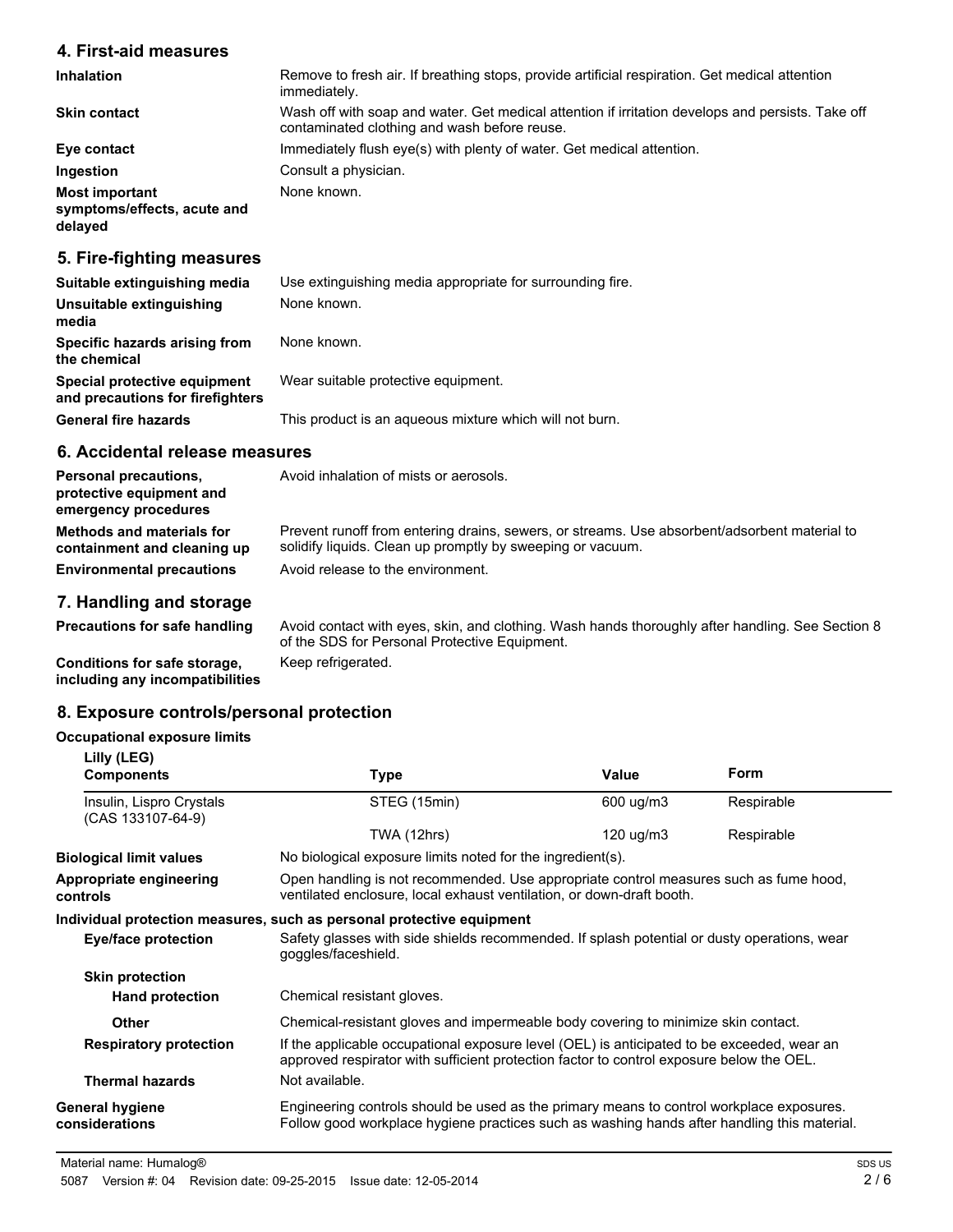## **9. Physical and chemical properties**

| Appearance                                        |                                                          |
|---------------------------------------------------|----------------------------------------------------------|
| <b>Physical state</b>                             | Liquid.                                                  |
| Form                                              | Liquid.                                                  |
| Color                                             | Colorless.                                               |
| Odor                                              | Odorless                                                 |
| <b>Odor threshold</b>                             | No data available.                                       |
| рH                                                | 7 - 7.8                                                  |
| Melting point/freezing point                      | No data available.                                       |
| Initial boiling point and boiling<br>range        | $> 212$ °F ( $> 100$ °C)                                 |
| <b>Flash point</b>                                | No data available.                                       |
| <b>Evaporation rate</b>                           | No data available.                                       |
| Flammability (solid, gas)                         | Not applicable.                                          |
| Upper/lower flammability or explosive limits      |                                                          |
| <b>Flammability limit - lower</b><br>(%)          | No data available.                                       |
| <b>Flammability limit - upper</b><br>(%)          | No data available.                                       |
| Explosive limit - lower (%)                       | No data available.                                       |
| Explosive limit - upper (%)                       | No data available.                                       |
| Vapor pressure                                    | No data available.                                       |
| <b>Vapor density</b>                              | No data available.                                       |
| <b>Relative density</b>                           | No data available.                                       |
| Solubility(ies)                                   |                                                          |
| <b>Solubility (water)</b>                         | Soluble (water)                                          |
| <b>Partition coefficient</b><br>(n-octanol/water) | No data available.                                       |
| <b>Auto-ignition temperature</b>                  | No data available.                                       |
| <b>Decomposition temperature</b>                  | No data available.                                       |
| <b>Viscosity</b>                                  | No data available.                                       |
| <b>Other information</b>                          |                                                          |
| <b>Density</b>                                    | No data available.                                       |
| <b>Explosive properties</b>                       | Not explosive                                            |
| <b>Oxidizing properties</b>                       | The substance or mixture is not classified as oxidizing. |
| <b>Percent volatile</b>                           | No data available.                                       |
| <b>Specific gravity</b>                           | $1.004 - 1.008$                                          |
| VOC (Weight %)                                    | No data available.                                       |
|                                                   |                                                          |

## **10. Stability and reactivity**

| <b>Reactivity</b>                            | Not water reactive.                            |
|----------------------------------------------|------------------------------------------------|
| <b>Chemical stability</b>                    | Material is stable under normal conditions.    |
| <b>Possibility of hazardous</b><br>reactions | Hazardous polymerization does not occur.       |
| <b>Conditions to avoid</b>                   | None under normal conditions.                  |
| Incompatible materials                       | Strong oxidizing agents.                       |
| <b>Hazardous decomposition</b><br>products   | No hazardous decomposition products are known. |

## **11. Toxicological information**

### **Information on toxicological effects**

#### **Acute toxicity**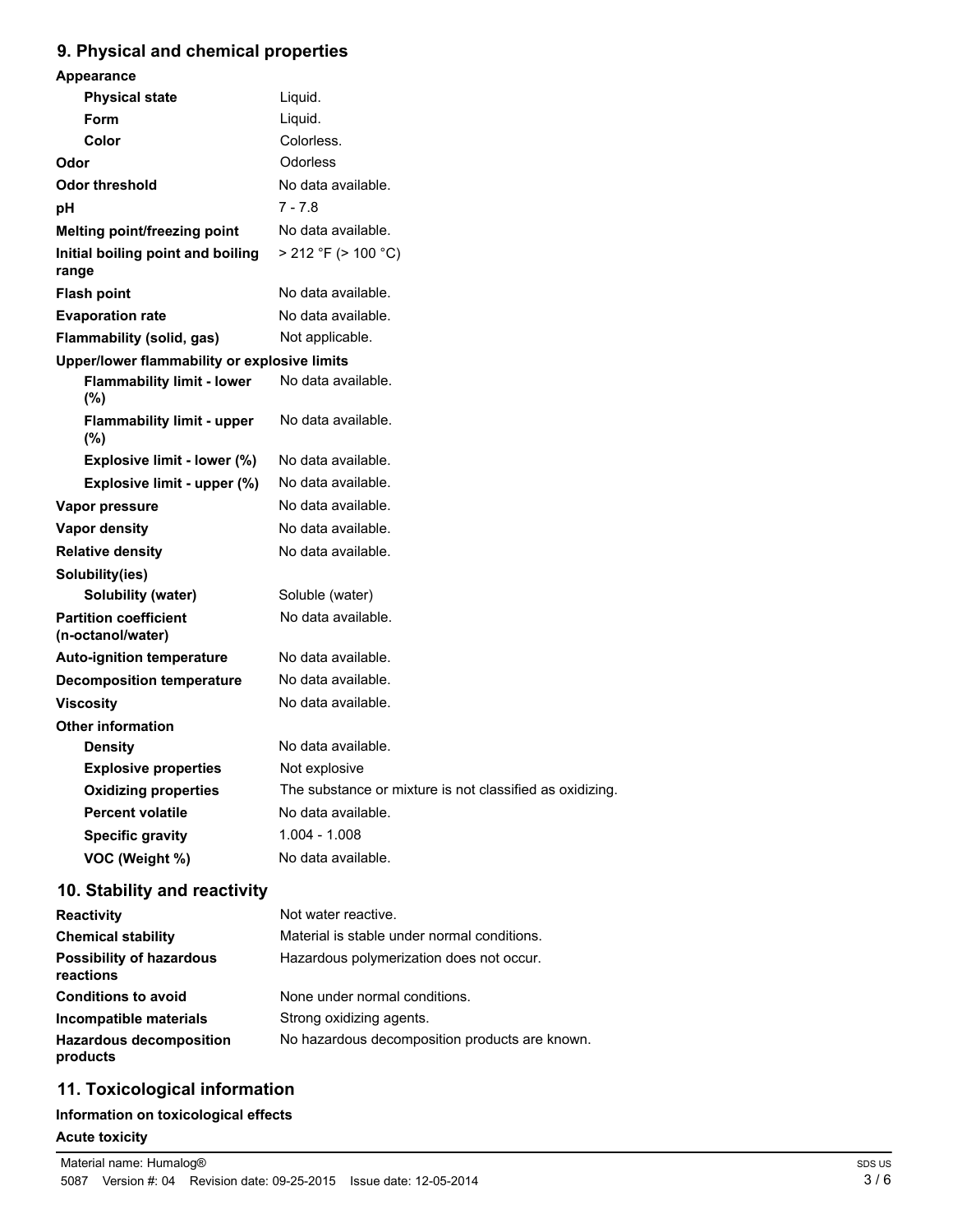| <b>Components</b>                                     | <b>Species</b>                                                                                                                                                                                                                                | <b>Test Results</b>       |
|-------------------------------------------------------|-----------------------------------------------------------------------------------------------------------------------------------------------------------------------------------------------------------------------------------------------|---------------------------|
| Insulin, Lispro Crystals (CAS 133107-64-9)            |                                                                                                                                                                                                                                               |                           |
| <u>Acute</u>                                          |                                                                                                                                                                                                                                               |                           |
| Other                                                 |                                                                                                                                                                                                                                               |                           |
|                                                       | Dog                                                                                                                                                                                                                                           | 2 units/kg, Subcutaneous  |
|                                                       |                                                                                                                                                                                                                                               | 0.1 units/kg, Intravenous |
|                                                       | Rat                                                                                                                                                                                                                                           | 10 units/kg, Intravenous  |
|                                                       |                                                                                                                                                                                                                                               | 10 units/kg, Subcutaneous |
| <b>Skin corrosion/irritation</b>                      | Due to lack of data the classification is not possible.                                                                                                                                                                                       |                           |
| Serious eye damage/eye<br>irritation                  | Due to lack of data the classification is not possible.                                                                                                                                                                                       |                           |
| Respiratory or skin sensitization                     |                                                                                                                                                                                                                                               |                           |
| <b>Respiratory sensitization</b>                      | Due to lack of data the classification is not possible.                                                                                                                                                                                       |                           |
| <b>Skin sensitization</b>                             | Rhesus monkeys, extremely weak immunogenic potential. (Insulin, Lispro Crystals)<br>Due to inconclusive data the classification is not possible.                                                                                              |                           |
| Germ cell mutagenicity                                | Results in genetic toxicity assays (in vitro): Negative (Insulin, Lispro Crystals)<br>Due to inconclusive data the classification criteria are not met.                                                                                       |                           |
| Carcinogenicity                                       | One-year subcutaneous injection studies demonstrated no evidence of carcinogenicity in rats.<br>(Insulin, Lispro Crystals)<br>Based on available data, the classification criteria are not met.                                               |                           |
|                                                       | <b>IARC Monographs. Overall Evaluation of Carcinogenicity</b>                                                                                                                                                                                 |                           |
| Not available.                                        | OSHA Specifically Regulated Substances (29 CFR 1910.1001-1050)                                                                                                                                                                                |                           |
| Not listed.                                           |                                                                                                                                                                                                                                               |                           |
|                                                       | US. National Toxicology Program (NTP) Report on Carcinogens                                                                                                                                                                                   |                           |
| Not available.                                        |                                                                                                                                                                                                                                               |                           |
| <b>Reproductive toxicity</b>                          | Mixed results reported in animal studies. Effects were attributed to hypoglycemia. Insulin itself is<br>not considered a reproduction hazard. (Insulin, Lispro Crystals)<br>Based on available data, the classification criteria are not met. |                           |
| Specific target organ toxicity -<br>single exposure   | Due to lack of data the classification is not possible.                                                                                                                                                                                       |                           |
| Specific target organ toxicity -<br>repeated exposure | Animal studies have reported the following effects: Decreased blood sugar levels. (Subcutaneous)<br>(Insulin, Lispro Crystals)<br>Based on available data, the classification criteria are not met.                                           |                           |
| <b>Aspiration hazard</b>                              | No aspiration toxicity classification                                                                                                                                                                                                         |                           |
| 12. Ecological information                            |                                                                                                                                                                                                                                               |                           |
| <b>Ecotoxicity</b>                                    | No data available.                                                                                                                                                                                                                            |                           |
| Persistence and degradability                         | No data is available on the degradability of this product.                                                                                                                                                                                    |                           |
| <b>Bioaccumulative potential</b>                      | No data available for this product.                                                                                                                                                                                                           |                           |
| <b>Mobility in soil</b>                               | No data available.                                                                                                                                                                                                                            |                           |
| Other adverse effects                                 | Not available.                                                                                                                                                                                                                                |                           |
| 13. Disposal considerations                           |                                                                                                                                                                                                                                               |                           |

**Disposal instructions** Dispose of contents/container in accordance with local/regional/national/international regulations.

#### **14. Transport information**

#### **DOT**

Not regulated as dangerous goods.

#### **IATA**

Not regulated as dangerous goods.

#### **IMDG**

Not regulated as dangerous goods.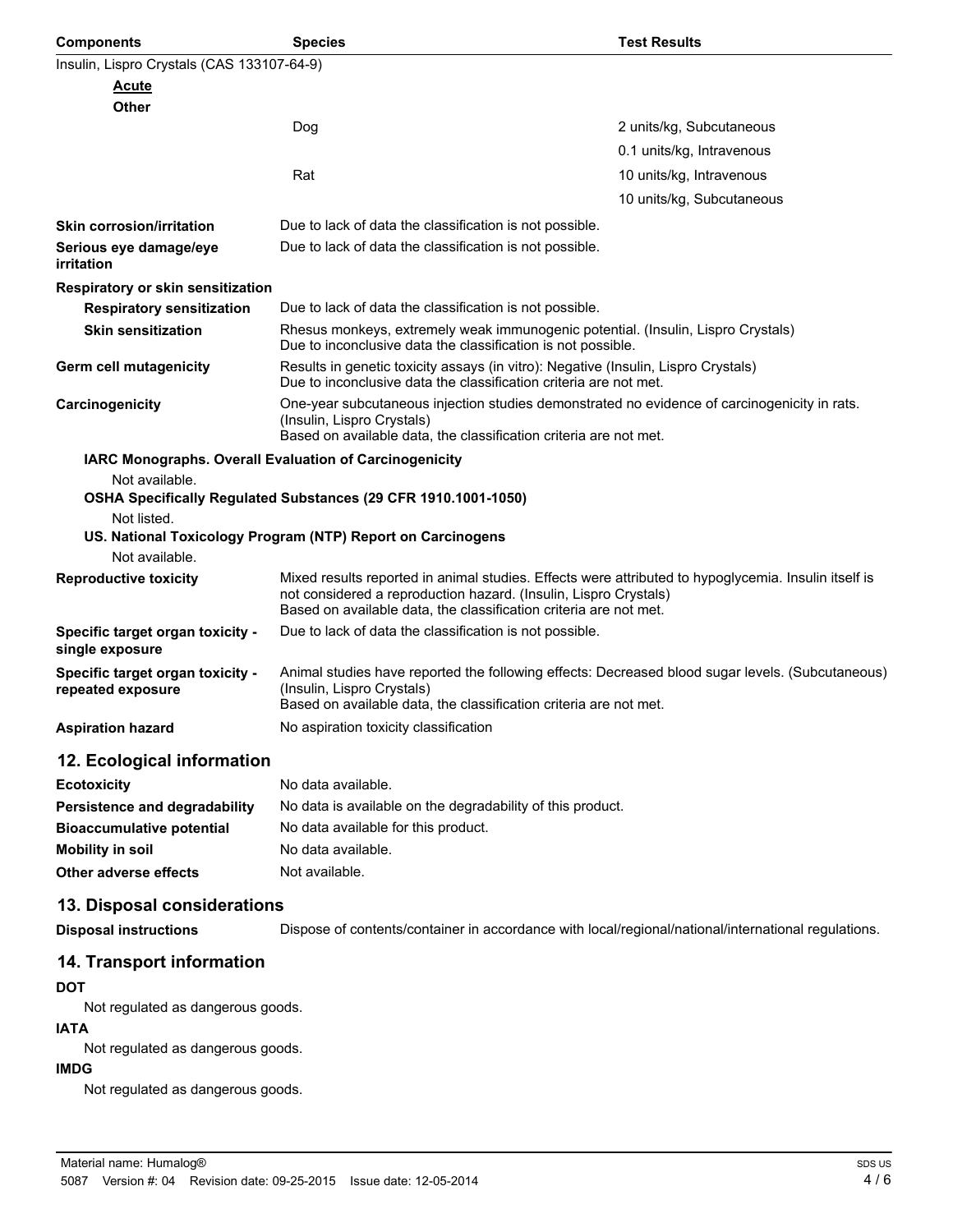**Transport in bulk according to** Not available. **Annex II of MARPOL 73/78 and the IBC Code**

#### **15. Regulatory information**

This product is not known to be a "Hazardous Chemical" as defined by the OSHA Hazard Communication Standard, 29 CFR 1910.1200. One or more components are not listed on TSCA. CERCLA/SARA Hazardous Substances - Not applicable. **US federal regulations TSCA Section 12(b) Export Notification (40 CFR 707, Subpt. D)** Not regulated. **CERCLA Hazardous Substance List (40 CFR 302.4)** Not listed. **SARA 304 Emergency release notification** Not regulated. **OSHA Specifically Regulated Substances (29 CFR 1910.1001-1050)** Not listed. **Superfund Amendments and Reauthorization Act of 1986 (SARA)** Immediate Hazard - No Delayed Hazard - No Fire Hazard - No Pressure Hazard - No Reactivity Hazard - No **Hazard categories SARA 313 (TRI reporting)** Not regulated. **Other federal regulations Clean Air Act (CAA) Section 112 Hazardous Air Pollutants (HAPs) List** Not regulated. **Clean Air Act (CAA) Section 112(r) Accidental Release Prevention (40 CFR 68.130)** Not regulated. **Safe Drinking Water Act** Not regulated. **(SDWA) US state regulations US. California Controlled Substances. CA Department of Justice (California Health and Safety Code Section 11100)** Not listed. **US. Massachusetts RTK - Substance List** Not regulated. **US. New Jersey Worker and Community Right-to-Know Act** Not listed. **US. Pennsylvania Worker and Community Right-to-Know Law** Not listed. **US. Rhode Island RTK** Not regulated. **US. California Proposition 65** Not Listed. **International Inventories Country(s) or region Inventory name On inventory (yes/no)\*** Canada Domestic Substances List (DSL) No Canada Non-Domestic Substances List (NDSL) No United States & Puerto Rico Toxic Substances Control Act (TSCA) Inventory No No \*A "Yes" indicates that all components of this product comply with the inventory requirements administered by the governing country(s) A "No" indicates that one or more components of the product are not listed or exempt from listing on the inventory administered by the governing country(s).